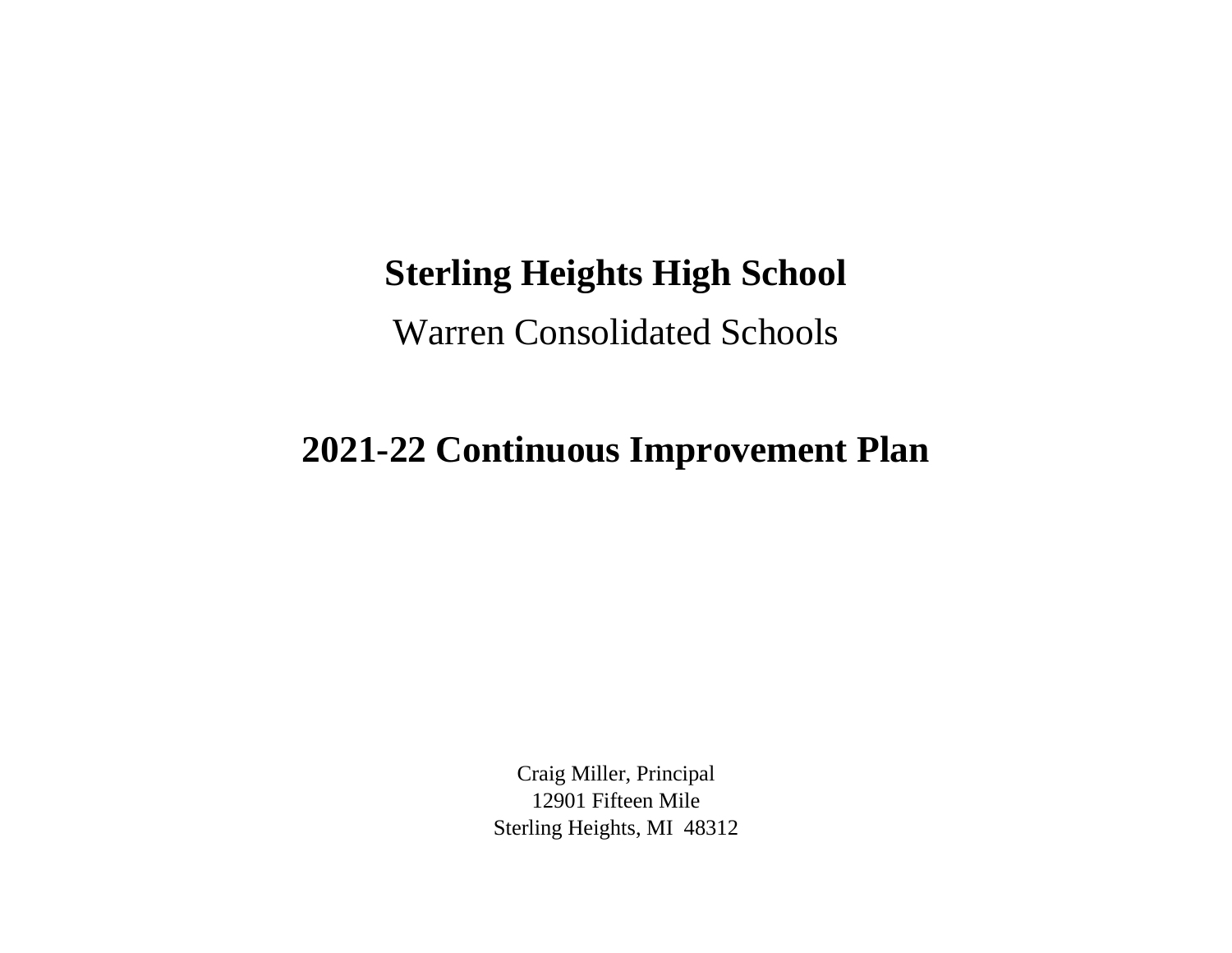**Using your building's data story and equity reflection, review your current improvement plan. Does this new information on equity lead to adjusting or adding any additional strategies or activities to your improvement plan? Indicate your goals below and any revisions for 2021-2022.**

| Goal 1                                                                        |                                                                                                                                                                                                                                                                           |  |
|-------------------------------------------------------------------------------|---------------------------------------------------------------------------------------------------------------------------------------------------------------------------------------------------------------------------------------------------------------------------|--|
| <b>SMART Goal Language</b>                                                    | Promote College and Career Readiness by increasing achievement in English Language Arts by meeting the needs of<br>all students.                                                                                                                                          |  |
| <b>Continuation Goal</b><br>(Yes or No)                                       | Yes                                                                                                                                                                                                                                                                       |  |
| <b>Additional Strategies</b>                                                  | Professional Learning Communities - Staff will collaborate as a professional learning community to strengthen the<br>vertical and horizontal alignment between curriculum, instruction and assessment practices in all core and elective<br>content areas.                |  |
|                                                                               | Research-Based Tier II & III Interventions - Teachers will support supplemental instruction for identified students<br>provided by intervention staff. Consultation/coaching on positive behavioral and academic interventions for<br>individualized support for students |  |
|                                                                               | Instructional Coaching - Departmental staff will be placed into cycles with the Language Acquisition Specialist who<br>will address the various needs of staff concerning student language initiatives.                                                                   |  |
| <b>Additional Activities</b>                                                  | Data Analysis/Dialogues<br>What We Teach; How We Teach                                                                                                                                                                                                                    |  |
|                                                                               | PLC Minutes/Agendas<br><b>Writing Across the Curriculum</b><br><b>SASI Strategies</b><br>Implement MTSS Process and Intervention Team<br><b>ELA Builder classes</b>                                                                                                       |  |
| <b>Title I Funding Source</b><br><b>Update (must match Title</b><br>I budget) |                                                                                                                                                                                                                                                                           |  |
| <b>Other Funding Sources</b><br><b>Update</b>                                 |                                                                                                                                                                                                                                                                           |  |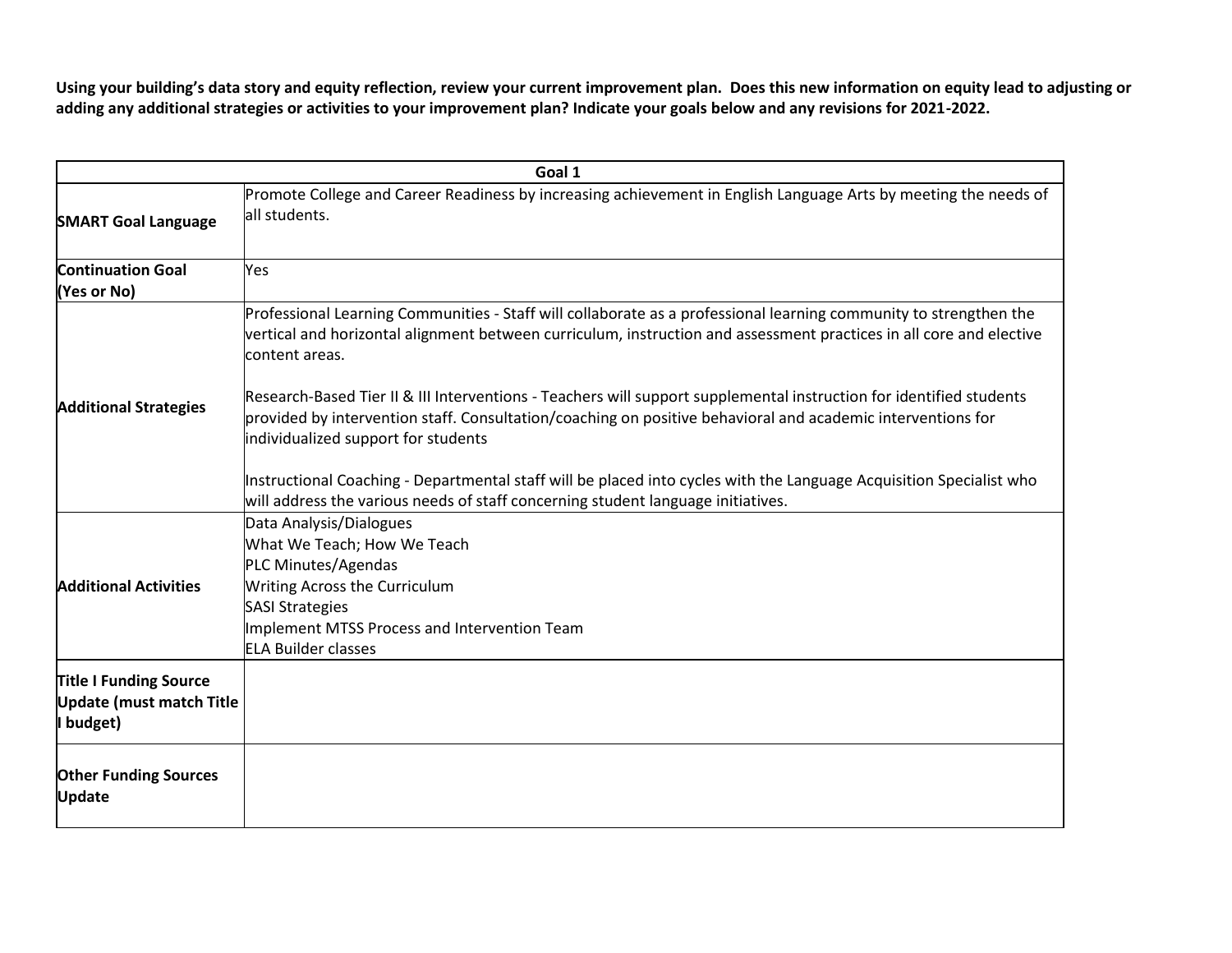|                                                                        | Goal 2                                                                                                                                                                                                                                                                                                                                                                                                                                                                                                                                                                                                                                                                                                                                          |
|------------------------------------------------------------------------|-------------------------------------------------------------------------------------------------------------------------------------------------------------------------------------------------------------------------------------------------------------------------------------------------------------------------------------------------------------------------------------------------------------------------------------------------------------------------------------------------------------------------------------------------------------------------------------------------------------------------------------------------------------------------------------------------------------------------------------------------|
| <b>SMART Goal Language</b>                                             | Promote College and Career Readiness by increasing achievement in Science by meeting the needs of all students.                                                                                                                                                                                                                                                                                                                                                                                                                                                                                                                                                                                                                                 |
| <b>Continuation Goal</b><br>(Yes or No)                                | Yes                                                                                                                                                                                                                                                                                                                                                                                                                                                                                                                                                                                                                                                                                                                                             |
| <b>Additional Strategies</b>                                           | Professional Learning Communities - Staff will collaborate as a professional learning community to strengthen the vertical<br>and horizontal alignment between curriculum, instruction and assessment practices in all core and elective content areas.<br>Research-Based Tier II & III Interventions - Teachers will support supplemental instruction for identified students provided<br>by intervention staff. Consultation/coaching on positive behavioral and academic interventions for individualized support<br>for students<br>Instructional Coaching - Departmental staff will be placed into cycles with the Language Acquisition Specialist who will<br>address the various needs of staff concerning student language initiatives. |
| <b>Additional Activities</b>                                           | Data Analysis/Dialogues<br>What We Teach; How We Teach<br>PLC Minutes/Agendas<br>Writing Across the Curriculum<br><b>SASI Strategies</b><br>Implement MTSS Process and Intervention Team                                                                                                                                                                                                                                                                                                                                                                                                                                                                                                                                                        |
| <b>Title I Funding Source</b><br>Update (must match Title I<br>budget) | N/A                                                                                                                                                                                                                                                                                                                                                                                                                                                                                                                                                                                                                                                                                                                                             |
| <b>Other Funding Sources</b><br><b>Update</b>                          |                                                                                                                                                                                                                                                                                                                                                                                                                                                                                                                                                                                                                                                                                                                                                 |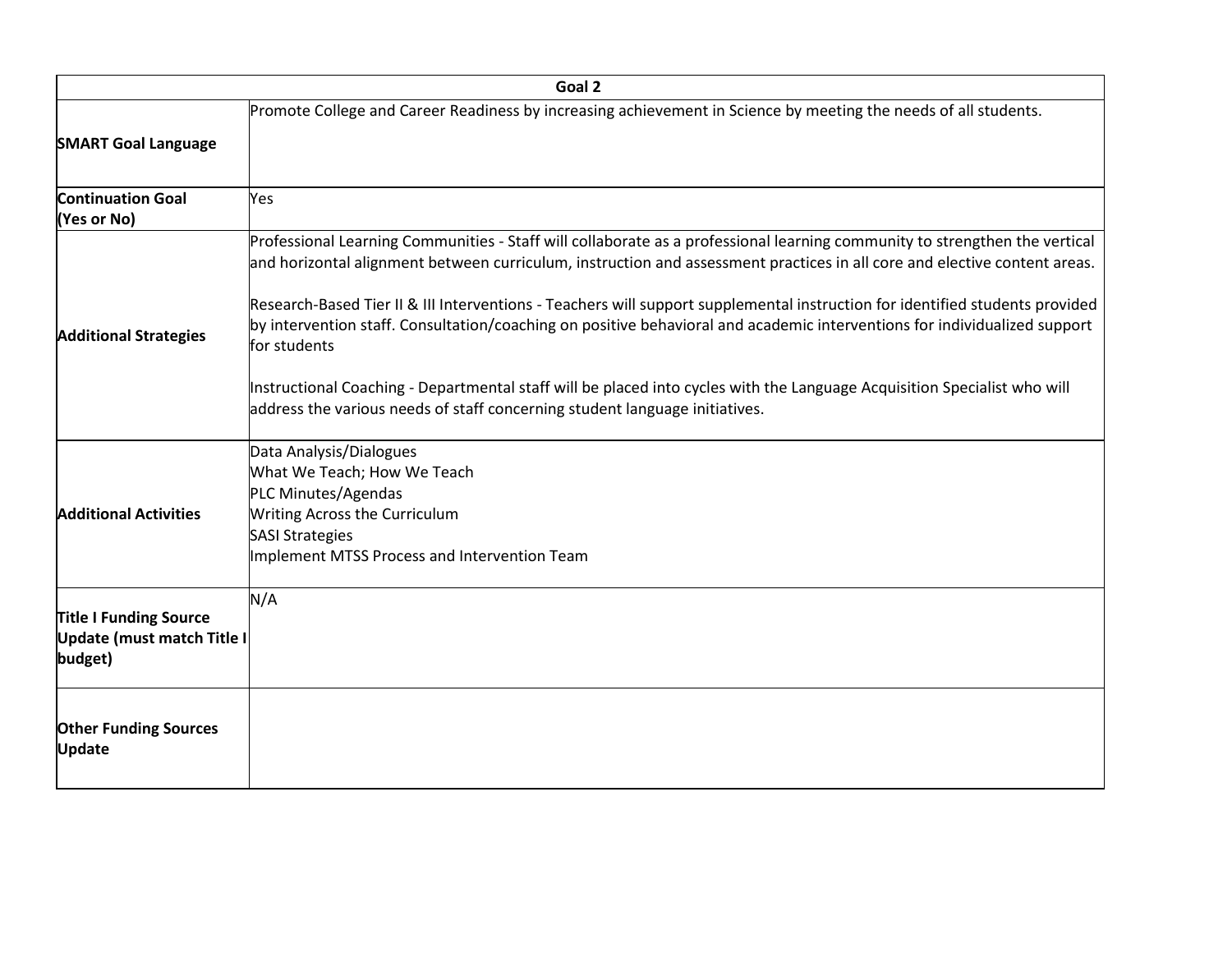|                                                                               | Goal 3                                                                                                                                                                                                                                                                                                                                                                            |
|-------------------------------------------------------------------------------|-----------------------------------------------------------------------------------------------------------------------------------------------------------------------------------------------------------------------------------------------------------------------------------------------------------------------------------------------------------------------------------|
| <b>SMART Goal Language</b>                                                    | Promote College and Career Readiness by increasing achievement in Mathematics by meeting the needs of all<br>students.                                                                                                                                                                                                                                                            |
| <b>Continuation Goal</b><br>(Yes or No)                                       | Yes                                                                                                                                                                                                                                                                                                                                                                               |
| <b>Additional Strategies</b>                                                  | Professional Learning Communities - Staff will collaborate as a professional learning community to strengthen the<br>vertical and horizontal alignment between curriculum, instruction and assessment practices in all core and elective<br>content areas.<br>Research-Based Tier II & III Interventions - Teachers will support supplemental instruction for identified students |
|                                                                               | provided by intervention staff. Consultation/coaching on positive behavioral and academic interventions for<br>individualized support for students<br>Instructional Coaching - Departmental staff will be placed into cycles with the Language Acquisition Specialist who<br>will address the various needs of staff concerning student language initiatives.                     |
| <b>Additional Activities</b>                                                  | Data Analysis/Dialogues<br>What We Teach; How We Teach<br>PLC Minutes/Agendas<br>Writing Across the Curriculum<br><b>SASI Strategies</b><br>Implement MTSS Process and Intervention Team                                                                                                                                                                                          |
| <b>Title I Funding Source</b><br><b>Update (must match Title</b><br>I budget) | N/A                                                                                                                                                                                                                                                                                                                                                                               |
| <b>Other Funding Sources</b><br><b>Update</b>                                 |                                                                                                                                                                                                                                                                                                                                                                                   |